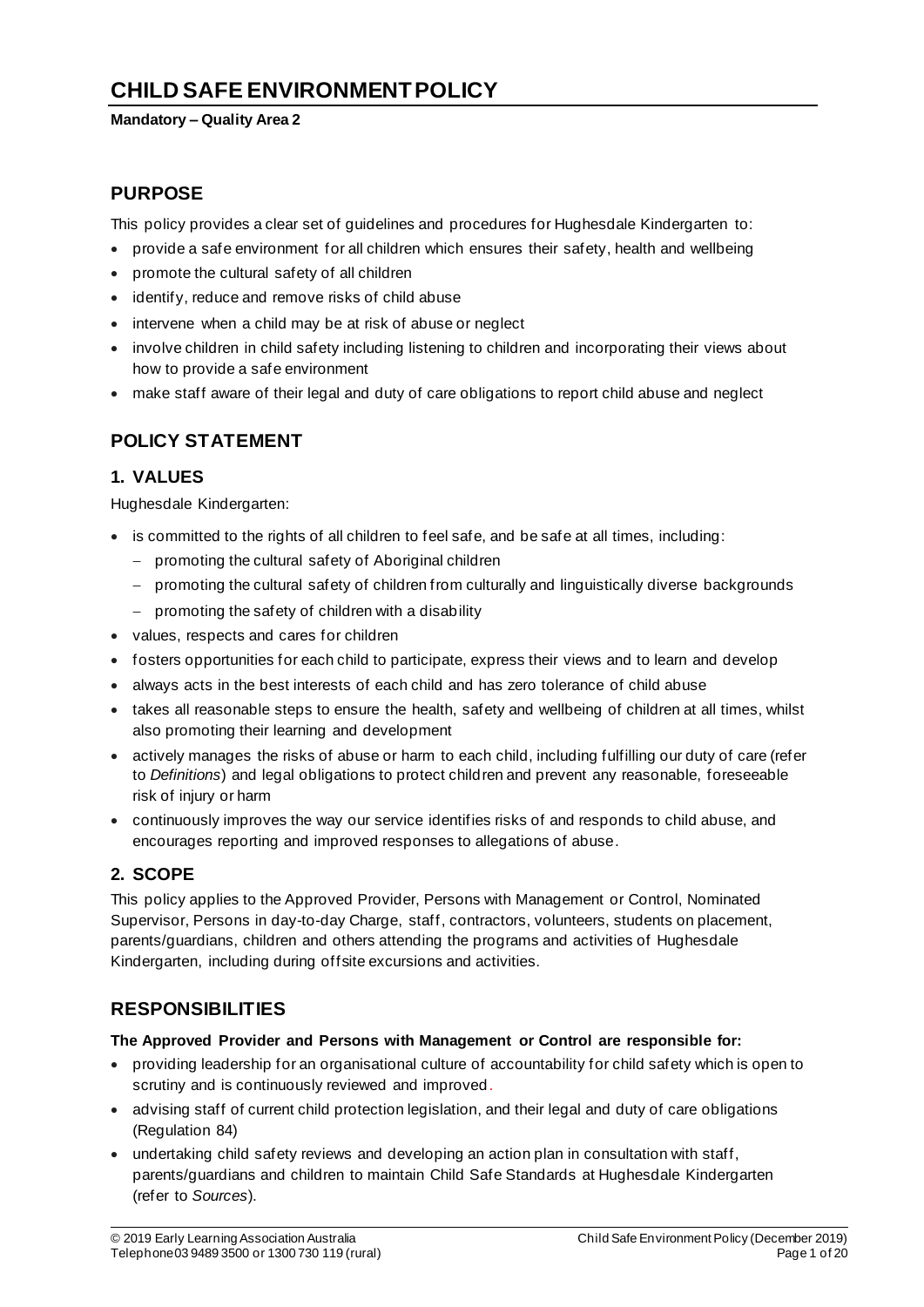- conducting recruitment and induction processes for staff in line with this policy (refer to Attachment 2 – Guidelines for incorporation of child safety into the recruitment and management of staff)
- screening contractors, volunteers and students in line with their roles (refer to Attachment 3 Guidelines for incorporation of child safety into recruitment and management of contractors, volunteers and students)
- ensuring that contractors, volunteers, students, parents/guardians and other visitors to the service are not left with sole supervision of individual children or groups of children.
- ensuring that contact is prevented or responding if it has occurred, when the service has been notified of a court order prohibiting an adult from contacting an enrolled child.
- ensuring staff, and where appropriate, contractors, volunteers and students undertake appropriate training on child safety, including recognising the signs and symptoms of child abuse (refer to *Definitions*), knowing how to respond, and understanding responsibilities and processes for reporting (refer to Attachment 4 – Processes for responding to and reporting suspected child abuse)
- ensuring procedures for reporting and responding to suspected child abuse or neglect are promoted across the service and regularly reviewed in partnership with staff and parents/guardians, and where appropriate contractors, volunteers, students and children (refer to Attachment 4: Processes for responding to and reporting suspected child abuse)
- fulfilling legal obligations, including mandatory reporting and duty of care obligations (refer to *Definitions*) (refer to Attachment 4 – Processes for responding to and reporting suspected child abuse) offering support to the child and their family, and to staff in response to concerns or reports relating to the safety, health and wellbeing of a child at Hughesdale Kindergarten
- maintaining co-operative relationships with appropriate services and/or professionals (including Child FIRST/Orange Door) in the best interests of children and their families.
- ensuring processes for responding to and reporting are followed when there are significant concerns for the safety, health or wellbeing of a child at the service (refer to Attachment  $4 -$ Processes for responding to and reporting suspected child abuse)
- notifying DET within 24 hours of a serious incident (refer to *Definitions*) occurring at the service
- notifying DET within 24 hours in writing of becoming aware of a notifiable complaint (refer to *Definitions*) or allegation regarding the safety, health and/or welfare of a child at the service
- notifying the Commission for Children and Young People who the nominated head of organisation ( refer to *Definitions)* and maintaining the currency of the information
- notifying the Commission for Children and Young People within 3 business days of becoming aware of a reportable allegation (refer to *Definitions)*
- investigating an allegation (subject to police clearance on criminal matters or matters involving family violence), advising the Commission for Children and Young People who is undertaking the investigation
- managing the risks to children whilst undertaking the investigation
- updating the Commission for Children and Young People within 30 calendar days with detailed information about the reportable allegation and any action
- notifying the Commission for Children and Young People of the investigation findings and any disciplinary action taken (or the reasons no action was taken)
- maintaining confidentiality at all times (refer to *Privacy and Confidentiality Policy*)
- reviewing this policy in consultation with staff, volunteers, parents/guardians, and children
- providing appropriate resources and training to assist staff, contractors, volunteers and students to implement this policy (refer to *Sources*)
- protecting the rights of children and families, and encouraging their participation in decision-making
- keeping staff, contractors, parents/guardian, volunteers and students informed of any relevant changes in legislation and practices in relation to this policy
- ensuring all staff, students, contractors, parents/guardians, volunteers and visitors abide by the *Code of Conduct Policy*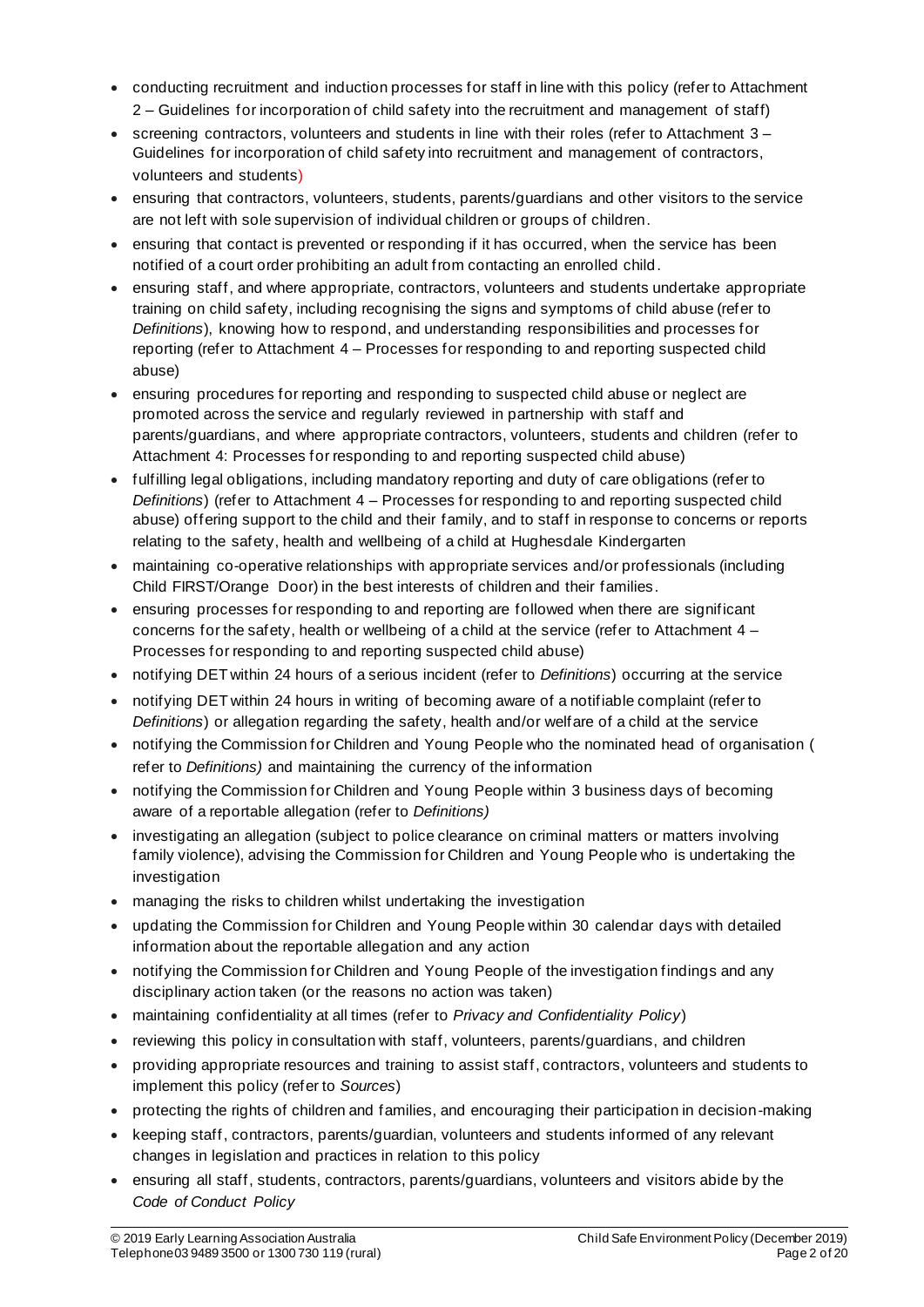• ensuring an explicit statement of Hughesdale Kindergarten's commitment to child safety is included in all advertising promotion for the organisation.

### **The Nominated Supervisor and Persons in Day-to-Day Charge are responsible for:**

- keeping up to date and complying with any relevant changes in legislation and practices in relation to this policy.
- ensuring continuous improvement in the implementation of the Child Safe Standards in Hughesdale Kindergarten promoting an organisational culture of accountability for child safety which is open to scrutiny and is continuously reviewed and improved (refer to *Sources*).
- ensuring the implementation of strategies to prevent child abuse in consultation with the Approved Provider and staff
- providing appropriate resources and training to assist staff to implement this policy (refer to *Sources*)
- providing appropriate resources to assist contractors, volunteers and students to implement this policy (refer to *Sources*)
- ensuring processes for responding to and reporting are followed when there are significant concerns for the safety, health or wellbeing of a child at the service (refer to Attachment 4 – Processes for responding to and reporting suspected child abuse)
- fulfilling legal obligations, including mandatory reporting and duty of care obligations (refer to *Definitions*) (refer to Attachment 4 – Processes for responding to and reporting suspected child abuse)
- notifying the Approved Provider or Person with Management or Control immediately on becoming aware of a concern, complaint or allegation regarding the safety, health and welfare of a child at Hughesdale Kindergarten (refer to Attachment 4 – Processes for responding to and reporting suspected child abuse).
- offering support to the child and their family, and to educators and staff in response to concerns or reports relating to the safety, health and wellbeing of a child at Hughesdale Kindergarten.
- making all staff aware of this policy, the Code of Conduct Policy and the Interactions with Children Policy and holding them to account for the behavioural expectations identified.
- implementing and reviewing this policy in consultation with the Approved Provider or Person with Management or Control, educators, staff, contractors and parents/guardians and children
- ensuring that contact is prevented or responding if it has occurred, when the service has been notified of a court order prohibiting an adult from contacting an enrolled child – the nominated supervisor or the person in day-to-day charge achieves this by:
	- − Understanding and abiding by the requirements of the court order themselves; and
	- − Informing the Executive Committee where there may be a need for management support; and
	- − Informing relevant educators who may need to be aware of the court order.

### **All staff are responsible for:**

- keeping up to date and complying with any relevant changes in legislation and practices in relation to this policy
- contributing to an organisational culture of child safety
- identifying the potential for child abuse at Hughesdale Kindergarten, and developing and implementing effective prevention strategies in consultation with the Approved Provider and Person with Management or Control and the Nominated Supervisor and Person in day to day Charge
- fulfilling their legal responsibilities, including mandatory reporting (refer to *Definitions)* and duty of care obligations (refer to *Definitions*) (refer to Attachment 4 – Processes for responding to and reporting suspected child abuse)
- following processes for responding to and reporting suspected child abuse (Attachment 4: Processes for responding to and reporting suspected child abuse)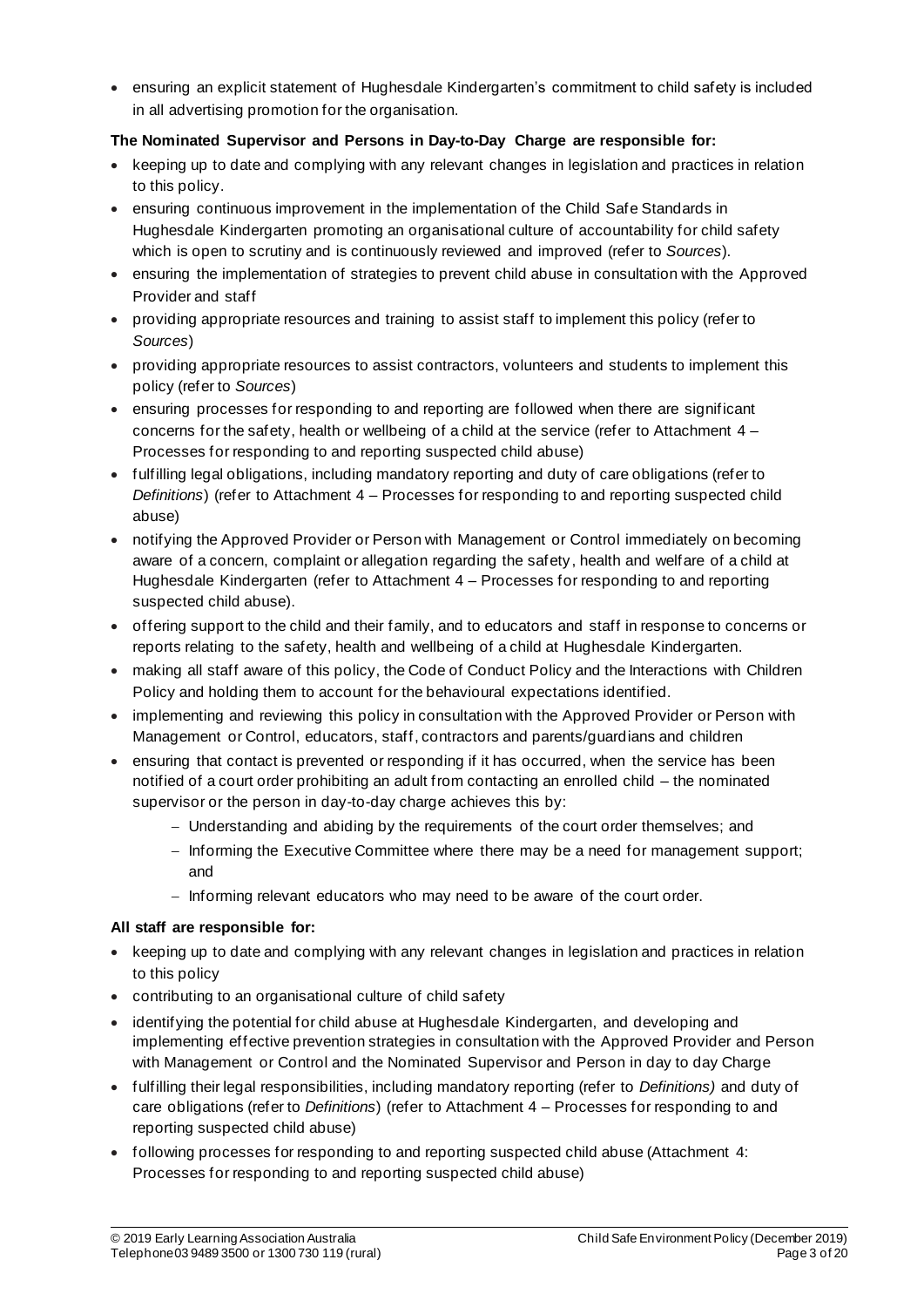- undertaking appropriate training on child protection, including recognising the signs and symptoms of child abuse (refer to *Definitions*), knowing how to respond, and understanding responsibilities and processes for reporting (refer to Attachment 4 – Processes for responding to and reporting suspected child abuse)
- supporting the maintenance of Child Safe Standards in Hughesdale Kindergarten in consultation with the Approved Provider and Person with Management or Control and Nominated Supervisor and Person in day to day Charge at the service
- notifying the Nominated Supervisor, Person in day to day Charge, the Approved Provider or the Person with Management or Control immediately on becoming aware of any concerns, complaints or allegations regarding the safety, health and welfare of a child at Hughesdale Kindergarten
- offering support to the child and their family in response to concerns or reports relating to the safety, health and wellbeing of a child at Hughesdale Kindergarten
- co-operating with other services and/or professionals (including Child FIRST) in the best interests of children and their families
- informing families of support services available to them (such as Child FIRST), and of the assistance these services can provide
- conducting activities so that no child is left alone (or is out of sight) with a contractor, visitor, volunteer, student or parent/guardian at the service
- following the Hughesdale Kindergarten's processes where the service has been notified of a court order prohibiting an adult from contacting an enrolled child. This includes:
	- − Ensuring that the nominated supervisor or the person in day-to-day charge is aware of a court order; and
	- − Understanding and abiding by the requirements of the court order themselves.
- maintaining confidentiality at all times (refer to *Privacy and Confidentiality Policy*)
- contributing to a review of this policy in consultation with the Approved Provider, Person with Management or Control, Nominated Supervisor and Person in day to day Charge
- educating and empowering children to talk about events and situations that make them feel uncomfortable.
- ensuring that children at the service are not subjected to any form of corporal punishment, or any discipline that is unreasonable or excessive in the circumstances
- using appropriate resources and undertaking training to assist with the implementation of this policy (refer to *Sources*)
- abiding by the service's *Code of Conduct Policy* and *Interactions with Children Policy.*

### **Parents/guardians are responsible for:**

- reading and complying with this policy
- reporting any concerns, including in relation to potential child abuse, to the appropriate child protection authorities or the police if immediate police attention is required
- abiding by the service's *Code of Conduct.*

**Contactors, volunteers and students, while at the service, are responsible for following this policy and its procedures.**

## **REVIEW**

To assess whether the values and purposes of the policy have been achieved, the Approved Provider or Persons with Management or Control will:

- regularly seek feedback from everyone affected by the policy regarding its effectiveness, particularly in relation to identifying and responding to child safety concerns
- monitor the implementation, compliance, complaints and incidents in relation to this policy
- keep the policy up to date with current legislation, research, policy and best practice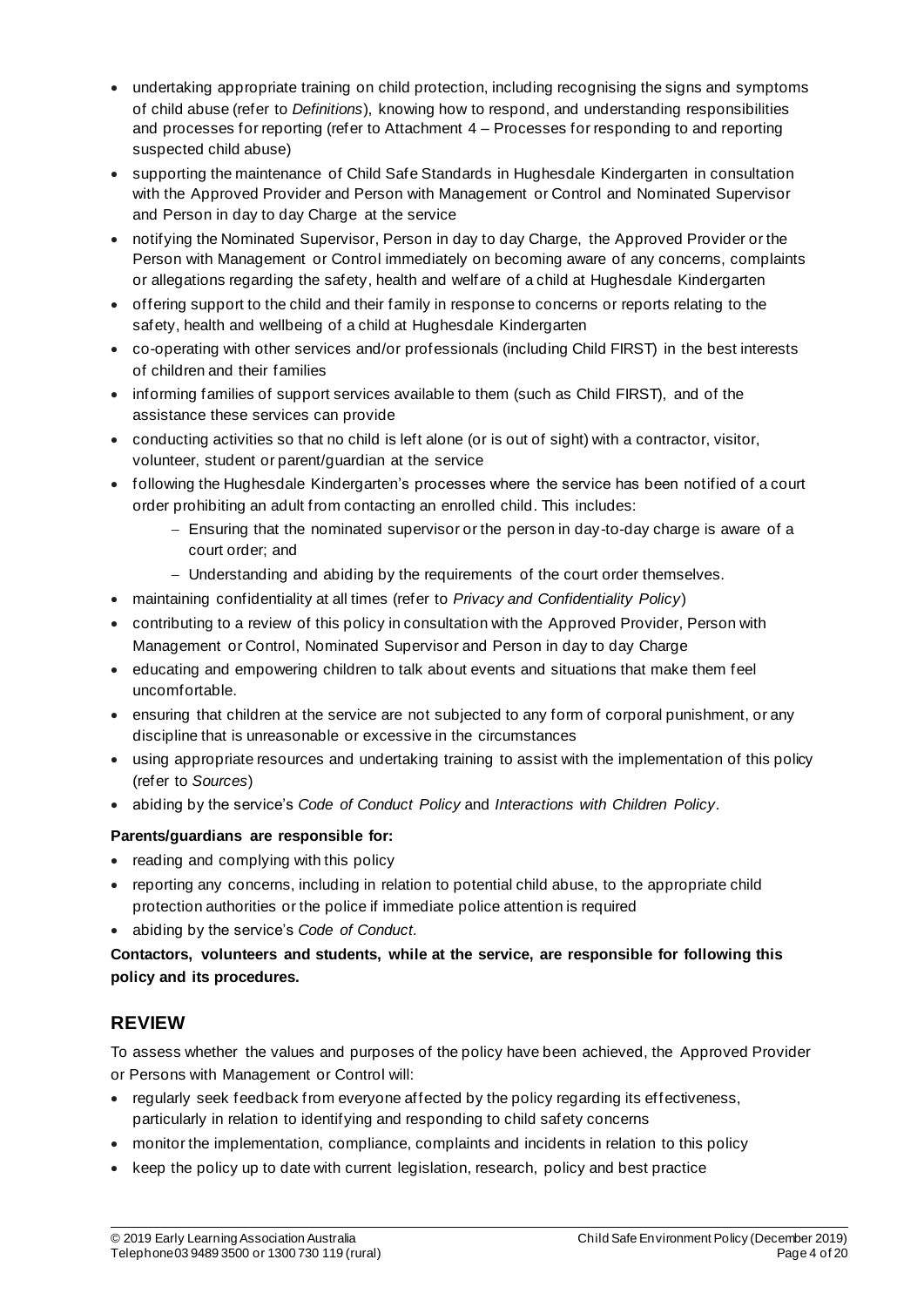- revise the policy and procedures as part of the service's policy review cycle, or as required
- notify parents/guardians at least 14 days before making any changes to this policy or its procedures (Regulation 172(2)) unless a lesser period is necessary because of a risk.

## **ATTACHMENTS**

- Attachment 1: Background, definitions, sources and service policies
- Attachment 2: Guidelines for incorporation of child safety into recruitment and management of staff
- Attachment 3: Guidelines for incorporation of child safety into recruitment of contractors, volunteers and students
- Attachment 4: Processes for responding to and reporting suspected child abuse

## **AUTHORISATION**

This policy was adopted by the Approved Provider of Hughesdale Kindergarten on 14 October 2020.

## **REVIEW DATE: OCTOBER 2022**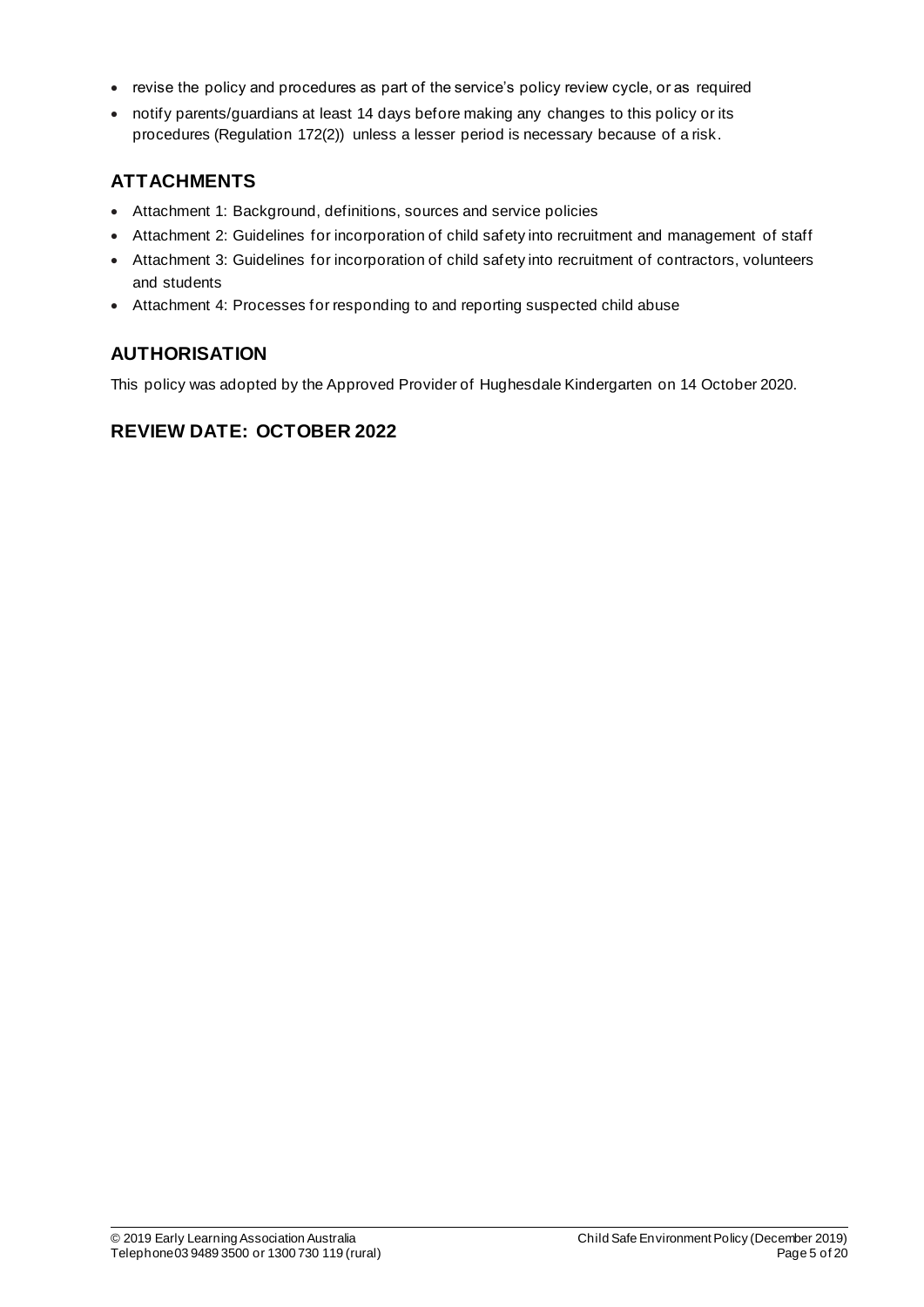## **ATTACHMENT 1: BACKGROUND, DEFINITIONS, SOURCES AND SERVICE POLICIES**

## **BACKGROUND AND LEGISLATION**

### **Background**

A key requirement of the National Law is to ensure the safety, health and wellbeing of children attending education and care services (section 51). Every reasonable precaution must be taken to protect children being educated and cared for by the service from harm and from any hazard likely to cause injury (section 167).

Under the *Education and Care Services National Regulations 2011*, the approved provider of an education and care service must ensure that the nominated supervisors and staff members at the service who work with children are advised of:

- the existence and application of the current child protection law
- any obligations that they may have under that law (regulation 84).

Under the National Quality Standards, management, educators and staff are required to be aware of their roles and responsibilities to identify and respond to every child at risk of abuse or neglect (element 2.2.3). At all times, reasonable precautions and adequate supervision must be provided to ensure children are protected from harm and hazard (element 2.2.1).

Children's services operating under the Children's Services Act 1996 must be operated in a way that ensures the safety of the children being cared for or educated, supports the health and wellbeing of those children and ensures the developmental needs of those children are met (section25E). The proprietor of a children's service must ensure that every reasonable precaution is taken to protect children being cared for or educated by the service from harm and from any hazard likely to cause injury (section 26).

The Approved Provider, Persons with Management Control, Nominated Supervisor, Persons in Dayto-Day Charge, staff, contractors and volunteers of early childhood services have legal and duty of care obligations to protect children under their supervision and care.

Duty of care obligations (refer to *Definitions*) require the Approved Provider, Person with Management or Control, Nominated Supervisor, Persons in Day-to-Day Charge, and staff to take reasonable steps to protect children from injury that is reasonably foreseeable.

In addition, organisations have a duty of care to take reasonable precautions to prevent the abuse of a child by an individual associated with the organisation while the child is under its care, supervision or authority (refer to Organisational duty of care in *Definitions)*.

The duty will relate to individuals associated with an organisation, including but not limited to committee members, employees, volunteers and contractors.

*The Children, Youth and Families Act 2005* provides the legislative basis for the provision of services to vulnerable children, young people and their families, and places children's best interests at the heart of decision-making and service delivery.

Any person who forms a reasonable belief (refer to *Definitions*), that a child is in need of protection may report their concerns to the Child Protection (refer to *Definitions*).

Early childhood teachers are required to be registered with the Victorian Institute of Teaching and are mandatory reporters (refer to *Definitions*). In addition, all educators with post-secondary qualifications in the care, education or minding of children and employed or engaged in an education and care service or a children's service and all proprietors, nominees of a children's service, approved providers, and nominated supervisors of an education and care service are mandatory reporters.

All mandatory reporters must make a report to Victoria Police and/or Child Protection (refer to *Definitions*) as soon as practicable if, during the course of their roles and responsibilities they form a reasonable belief that: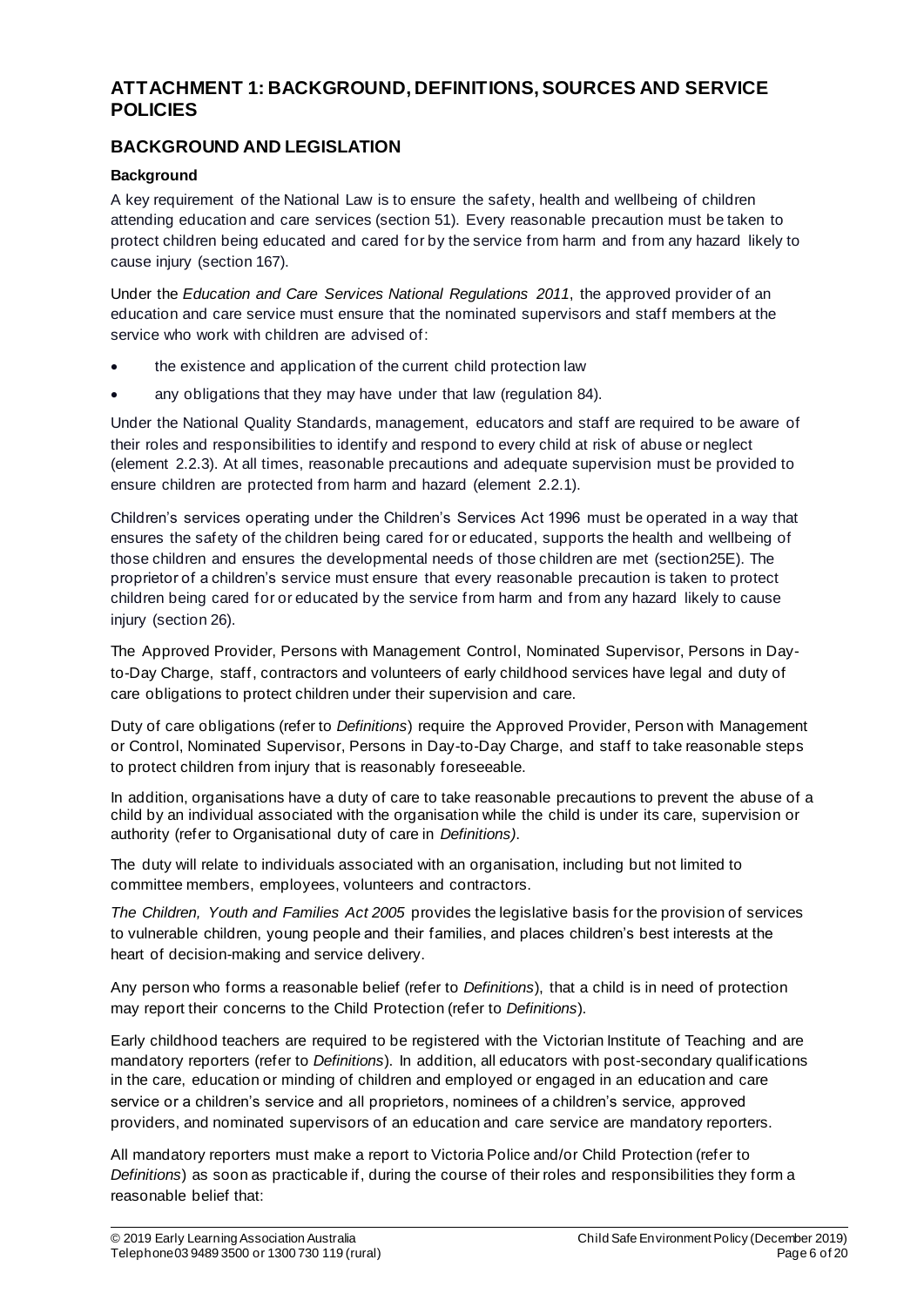- A child is likely to suffer, or has suffered, significant harm as a result of physical abuse and/or sexual abuse, **and**
- The child's parents have not protected, or are unlikely protect, the child from harm of that type.

Victorian organisations that provide services to children are required under the *Child Safety and Wellbeing Act 2005* to ensure that they implement compulsory minimum Child Safe Standards to protect children from harm. The standards aim to drive continuous improvement in the way services prevent and report child abuse and respond to allegations of child abuse. Standard 2 requires services to have a child safe policy or statement of commitment to child safety.

Three **criminal offences** in the *Crimes Amendment (Protection of Children) Act 2014* protect children from child abuse:

- Failure to disclose: All adults (not just those working with children) have a legal duty to report information about child sexual abuse to Victoria Police. The offence applies to any adult who forms a reasonable belief that a sexual offence has been committed by an adult against a child under 16 and fails to report that information to the Victoria Police.
- Failure to protect: The offence applies to people within organisations who hold positions of authority within an education and care service, such as the Approved Provider, Person with Management or Control, the Nominated Supervisor or the Person in day to day Charge and who know of the substantial risk that another adult associated with the organisation may commit a sex offence and they have the power or responsibility to remove or reduce the risk but negligently fail to do so.
- Grooming offence: The offence targets predatory conduct by an adult with the intent of committing child sexual abuse. Conduct may include communication, including online communication, with a child under the age of 16 or their parents.

### **Legislation and standards**

Relevant legislation and standards include but are not limited to:

*Children, Youth and Families Act 2005* (Vic)

*Child Safety and Wellbeing Act 2005* (Vic)

*Charter of Human Rights and Responsibilities Act 2006* (Vic)

*Child Safe Standards (Vic)*

*Crimes Amendment (Protection of Children) Act 2014* (Vic)

*Education and Care Services National Law Act 2010* (Vic): including but not limited to Sections 165, 166, 167

*Education and Care Services National Regulations 2011* (Vic): including but not limited to Regulations 84, 85, 86, 99, 100, 101, 102, 168(2) (h)

*Education Training and Reform Act 2006* (Vic) (As amended in 2014)

*Family Law Act 1975* (Cth)

*National Quality Standard*, including Quality Area 2: Children's Health and Safety

*Reportable Conduct Scheme* administered by the Commission for Children and Young People (Vic)

*Working with Children Act 2005* (Vic)

*Working with Children Regulations 2006* (Vic)

*Wrongs Act 1958* (Vic)

### **DEFINITIONS**

The terms defined in this section relate specifically to this policy. For commonly used terms e.g. Approved Provider, Nominated Supervisor, Regulatory Authority etc. refer to the *General Definitions* section of this manual.

**Abuse:** see Child abuse definition below.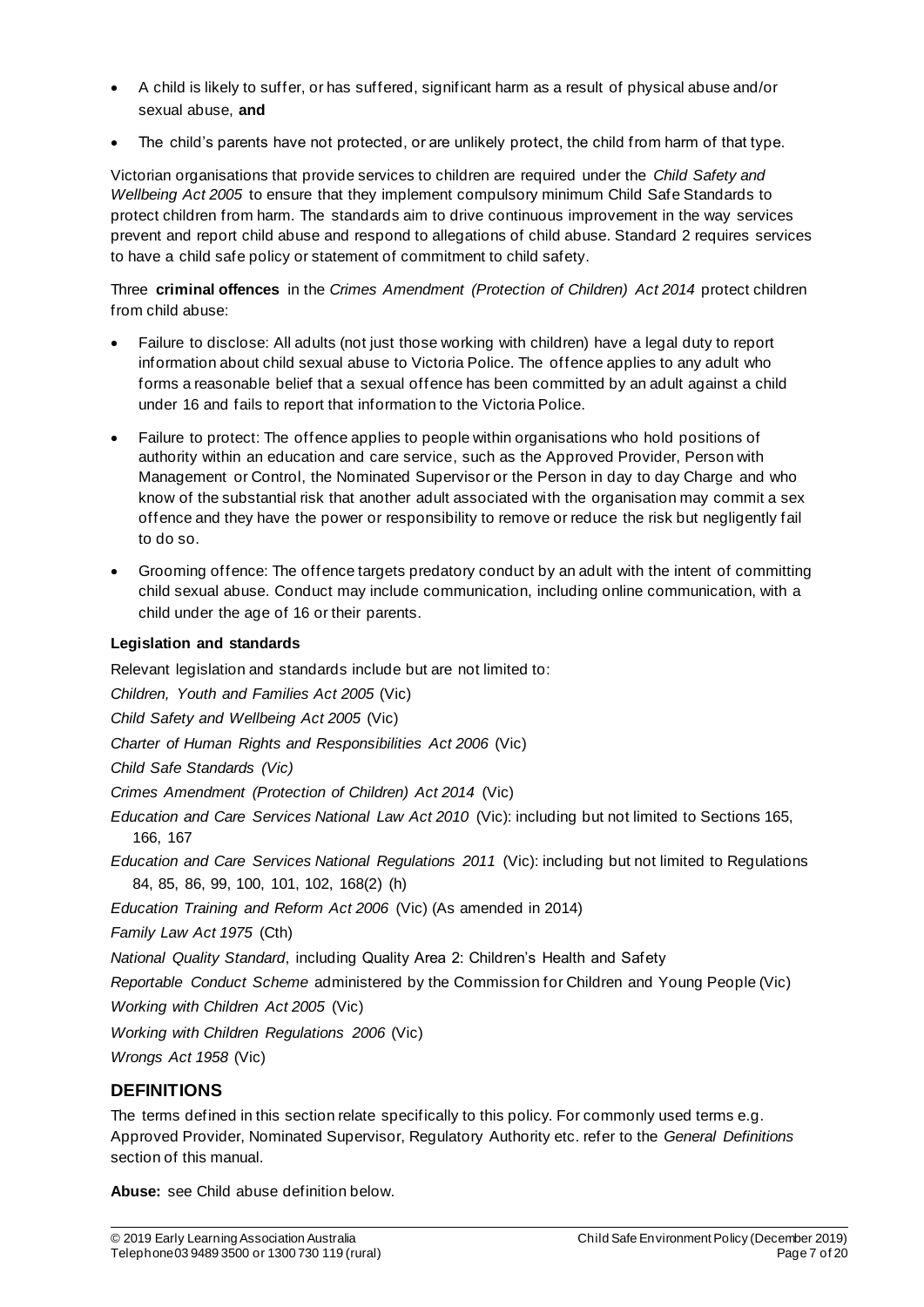**Child:** A child or young person is a person under 18 years of age.

**Child abuse:** (In the context of this policy) refers to an act or omission by an adult that endangers or impairs a child's physical and/or emotional health or development. Child abuse can be a single incident but often takes place over time. Abuse, neglect and maltreatment (refer to *Definitions*) are generic terms used to describe situations in which a child may need protection. Child abuse includes any and all of the following:

**Physical abuse:** When a child suffers or is likely to suffer significant harm from an injury inflicted by a parent/guardian, caregiver or other adult. The injury may be inflicted intentionally, or be the consequence of physical punishment or the physically aggressive treatment of a child. Physical injury and significant harm to a child can also result from neglect by a parent/guardian, caregiver or other adult. The injury may take the form of bruises, cuts, burns or fractures, poisoning, internal injuries, shaking injuries or strangulation.

**Sexual abuse:** When a person uses power or authority over a child, or inducements such as money or special attention, to involve the child in sexual activity. It includes a wide range of sexual behaviour from inappropriate touching/fondling of a child or exposing a child to pornography, to having sex with a child and grooming with the intent of committing child sexual abuse.

**Emotional and psychological abuse:** When a child's parent or caregiver repeatedly rejects the child or uses threats to frighten the child. This may involve name calling, put downs or continual coldness from the parent or caregiver, to the extent that it significantly damages the child's physical, social, intellectual or emotional development.

**Neglect:** The failure to provide a child with the basic necessities of life, such as food, clothing, shelter, medical attention or supervision, to the extent that the child's health and development is, o r is likely to be, significantly harmed.

**Family violence:** When children and young people witness or experience the chronic, repeated domination, coercion, intimidation and victimisation of one person by another through physical, sexual and/or emotional means within intimate relationships. Contrary to popular belief, witnessing episodes of violence between people they love can affect young children as much as if they were the victims of the violence. Children who witness regular acts of violence have greater emotional and behavioural problems than other children.

**Racial, cultural, religious abuse:** Conduct that demonstrates contempt, ridicule, hatred or negativity towards a child because of their race, culture or religion. It may be overt, such as direct racial vilification or discrimination, or covert, such as demonstrating a lack of cultural respect (attitude and values) and awareness (knowledge and understanding) or failing to provide positive images about another culture.

**Bullying:** Repeated verbal, physical, social or psychological behaviour that is harmful and involves the misuse of power by an individual or group towards one or more persons. Bullying occurs when one or more people deliberately and repeatedly upset or hurt another person, damage their property, reputation or social acceptance.

**Child FIRST:** A Victorian community-based intake and referral service linked with Family Services. Child FIRST ensures that vulnerable children, young people and their families are effectively linked to relevant services, including Child Protection.

**Child sex offender:** Someone who sexually abuses children, and who may or may not have prior convictions.

**Child protection:** The term used to describe the whole-of-community approach to the prevention of harm to children. It includes strategic action for early intervention, for the protection of those considered most vulnerable and for responses to all forms of abuse.

**Child protection notification:** A notification to the Child Protection Service by a person who believes that a child is in need of protection.

**Child Protection Service** (also referred to as Child Protection): The statutory child protection service provided by the Victorian Department of Health and Human Services, to protect children and young people at risk of abuse and neglect. This service also works closely with Family Services (including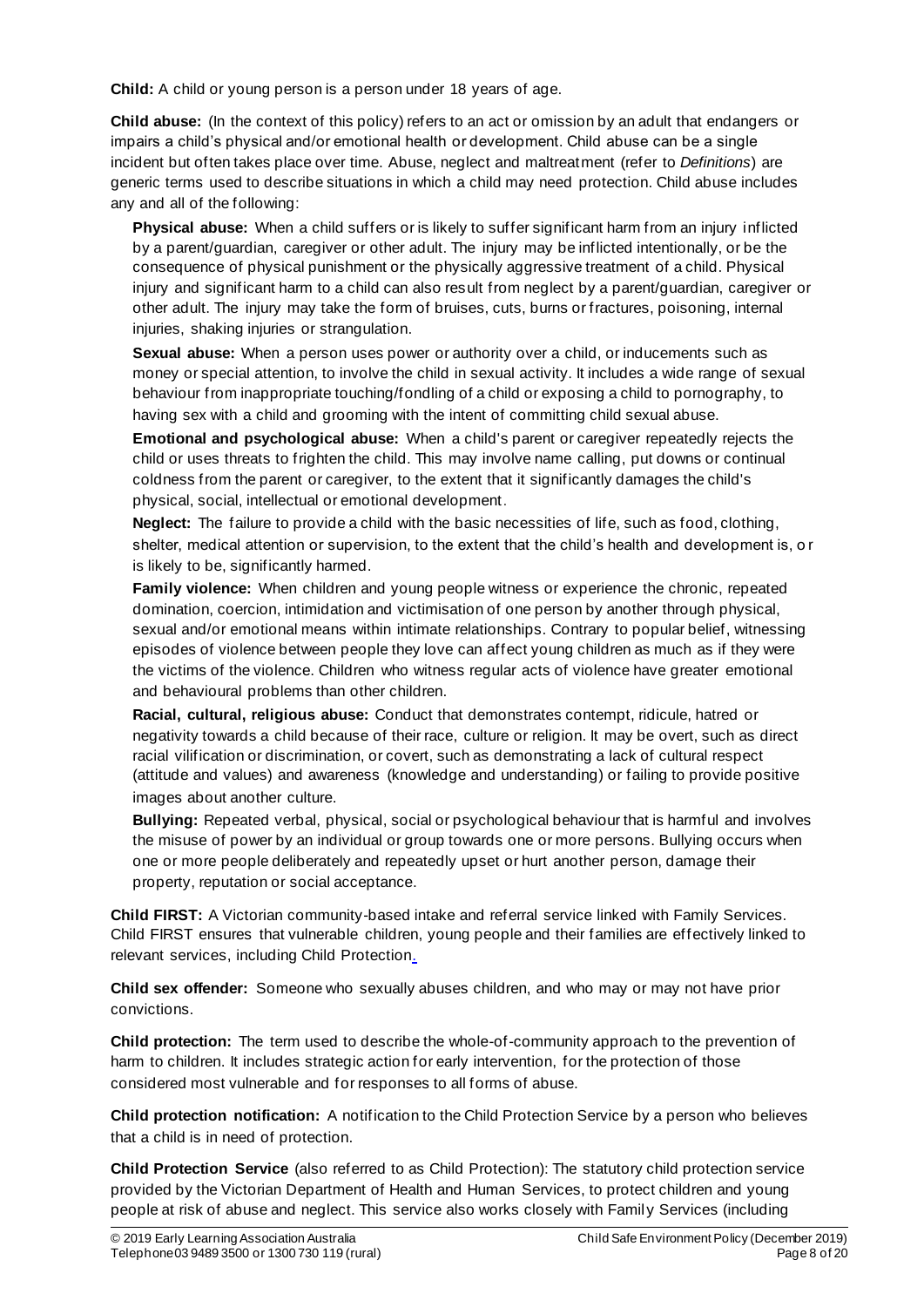Child FIRST) to support the assessment and engagement of vulnerable children and families in community-based services. **Code of conduct:** A set of rules or practices that establish a standard of behaviour to be followed by individuals and organisations. A code of conduct defines how individuals should behave towards each other and towards other organisations and individuals in the community (refer to *Code of Conduct Policy*).

**Contractor:** A person or company that undertakes a contract to provide materials or labour to perform a service or do a job. Examples include photographer, tradesperson, people contracted to provide an incursion.

**Disclosure:** (In the context of this policy) refers to a statement that a child or young person makes to another person that describes or reveals abuse.

**Duty of care:** A common law concept that refers to the responsibilities of organisations and staff to provide people with an adequate level of protection against harm and all reasonable foreseeable risk of injury. In the context of this policy, duty of care refers to the responsibility of education and care services and their staff to provide children with an adequate level of care and protection against foreseeable harm and injury.

**Head of organisation:** The heads of organisations under the Reportable Conduct Scheme are required to have systems in place to prevent reportable conduct within their organisation, and systems to enable staff to make reportable allegations. The head of organisation has the powers of the employer. A CEO or Principle Officer is a head of organisation. For stand -alone kindergartens, the head of organisation will usually be the president or another office bearer who consents to the nomination.

**Maltreatment:** (In the context of this policy) ref ers to physical and/or emotional mistreatment, and/or lack of care of the child. Examples include sexual abuse, the witnessing of family violence and any non-accidental injury to a child.

**Mandatory reporting:** The legal obligation of certain professionals and community members to report when they believe, on reasonable grounds, that a child is in need of protection from harm. A broad range of professional groups are identified in the *Children, Youth and Families Act 2005* as 'mandatory reporters', including:

- all educators with post-secondary qualifications in the care, education or minding of children and employed or engaged in an education and care service or a children's service
- all proprietors, nominees of a children's service, approved providers, and nominated supervisors of an education and care service.
- educators registered with the Victorian Institute of Teaching (VIT).

Mandated staff members must make a report to Victoria Police and/or Child Protection as soon as is practicable if, during the course of acting out their professional roles and responsibilities, they form a belief on reasonable grounds (refer to *Definitions)* that:

- a child has suffered, or is likely to suffer, significant harm as a result of physical and/or sexual abuse (refer to *Definitions)* **and**
- the child's parents/guardians have not protected, or are unlikely to protect, the child from harm of that type.

Mandatory reporters must also follow processes for responding to incidents, disclosures or suspicions of child abuse to fulfil all their legal obligations (refer to Attachment 4: Processes for responding to and reporting suspected child abuse).

**Neglect**: see Child abuse definition above.

**Negligence:** Doing, or failing to do something that a reasonable person would, or would not do in a certain situation, and which causes another person damage, injury or loss as a result.

**Notifiable complaint:** A complaint that alleges a breach of the Act or Regulation, or alleges that the safety, health or wellbeing of a child at the service may have been compromised. Any complaint of this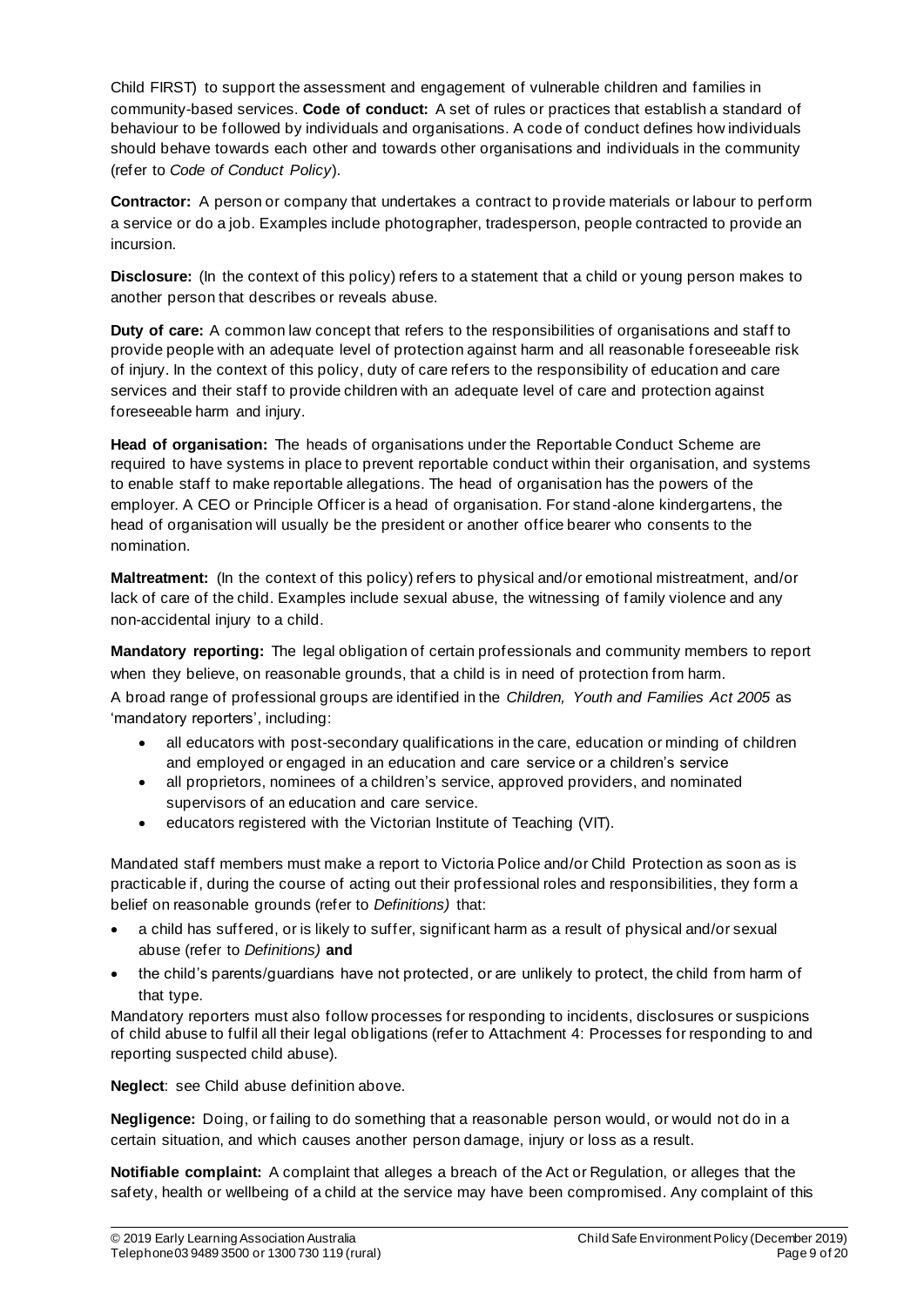nature must be reported by the Approved Provider to the secretary of DET within 24 hours of the complaint being made (Section 174(2) (b), Regulation 176(2) (b)).

Written notification of complaints must be submitted via the ACECQA portal National Quality Agenda (NQA) IT System. If the Approved Provider is unsure whether the matter is a notifiable complaint, it is good practice to contact DET for confirmation.

**Orange Door:** A free service for adults, children and young people who are experiencing or have experienced family violence and families who need extra support with the care of children.

**Organisational duty of care:** The statutory duty organisations have to take reasonable precautions to prevent sexual and/or physical abuse of a child.

**Offender:** A person who mistreats and/or harms a child or young person.

**Perpetrator:** A person who mistreats and/or harms a child or young person.

**Reasonable belief/reasonable grounds:** A person may form a belief on reasonable grounds that a child or young person is in need of protection after becoming aware that the child or young person's safety, health or wellbeing is at risk and the child's parents/guardians are unwilling or unable to protect them. There may be reasonable grounds for forming such a belief if:

- a child or young person states that they have been physically or sexually abused
- a child or young person states that they know someone who has been physically or sexually abused (sometimes the child may be referring to themselves)
- someone who knows the child or young person states that the child or young person has been physically or sexually abused
- a child shows signs of being physically or sexually abused
- the person is aware of persistent family violence or parental substance misuse, psychiatric illness or intellectual disability or other factors that are impacting on the child or young person's safety, stability or development
- the person observes signs or indicators of abuse, including non-accidental or unexplained injury, persistent neglect, poor care or lack of appropriate supervision
- a child's/young person's actions or behaviour may place them at risk of significant harm and the parents/guardians are unwilling or unable to protect the child.

**Reportable allegation:** any allegation that an employee, volunteer or student has committed child abuse (refer to *Definitions*)

**Serious incident:** A serious incident (regulation 12) is defined as any of the following:

- the death of a child while being educated and cared for at the service or following an incident at the service
- any incident involving serious injury or trauma while the child is being educated and cared for, which
	- a reasonable person would consider required urgent medical attention from a registered medical practitioner; or
	- the child attended or ought reasonably to have attended a hospital e.g. a broken limb\*
- any incident involving serious illness of a child while that child is being educated and cared for by a service for which the child attended, or ought reasonably to have attended, a hospital e.g. severe asthma attack, seizure or anaphylaxis\*.
- \*NOTE: In some cases (for example rural and remote locations) a General Practitioner conducts consultation from the hospital site. Only treatment related to serious injury or illness or trauma are required to be notified, not other health matters.
- any emergency for which emergency services attended. NOTE: This means an incident, situation or event where there is an imminent or severe risk to the health, safety or wellbeing of a person/s at an education and care service. It does not mean an incident where emergency services attended as a precaution.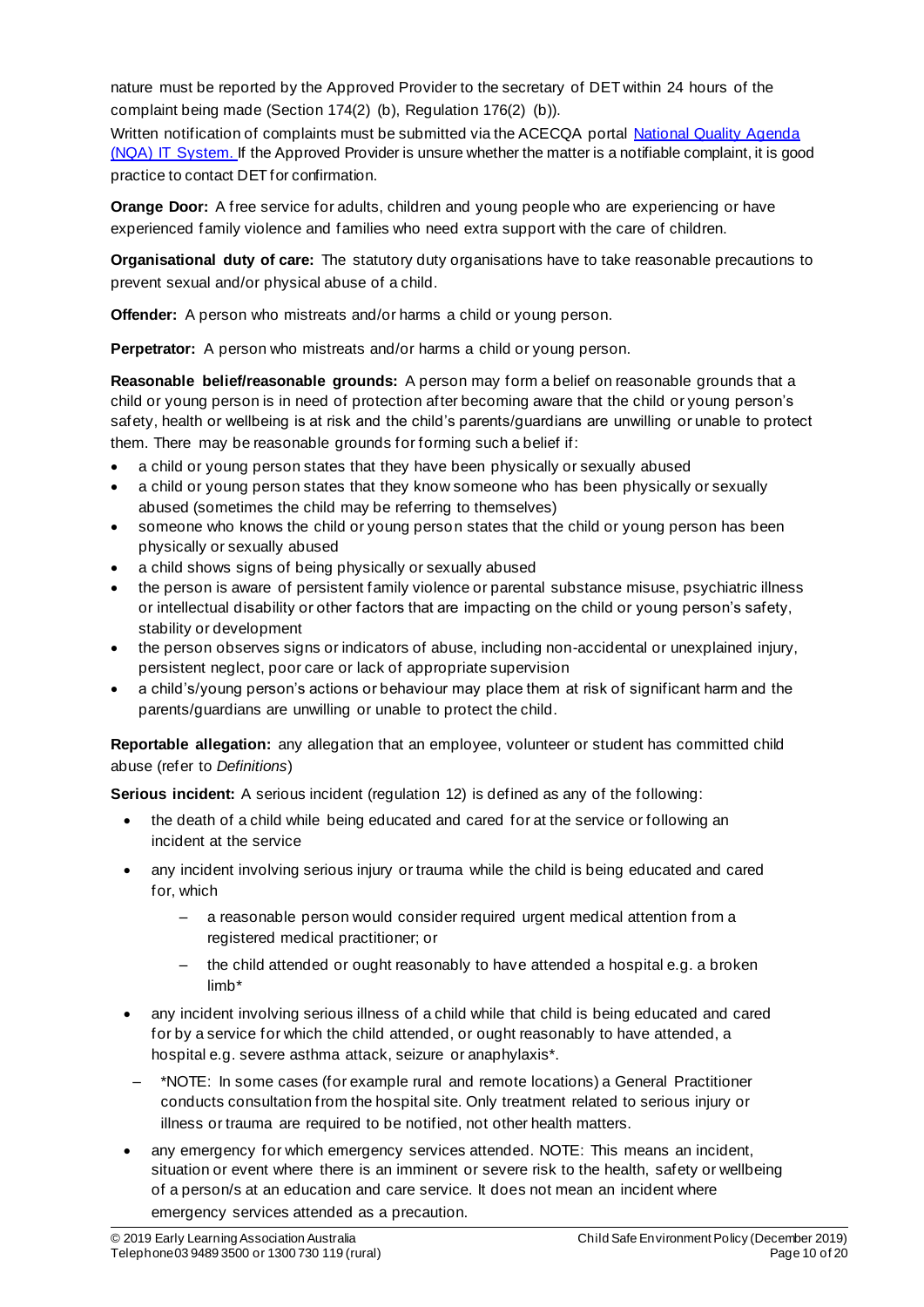- a child appears to be missing or cannot be accounted for at the service
- a child appears to have been taken or removed from the service in a manner that contravenes the National Regulations
- a child was mistakenly locked in or out of the service premises or any part of the premises.

Examples of serious incidents include amputation (e.g. removal of fingers), anaphylactic reaction requiring hospitalisation, asthma requiring hospitalisation, broken bone/fractures, bronchiolitis, burns, diarrhoea requiring hospitalisation, epileptic seizures, head injuries, measles, meningococcal infection, sexual assault, witnessing violence or a frightening event.

If the approved provider is not aware that the incident was serious until sometime after the incident, they must notify the regulatory authority within 24 hours of becoming aware that the incident was serious.

Notifications of serious incidents should be made through the NQA IT Sys tem portal (www.acecqa.gov.au). If this is not practicable, the notification can be made initially in whatever way is best in the circumstances.

**Volunteer:** Parent/guardian, family member or community member who attends the service to assist the service in some capacity.

**Young person:** In Victoria, under the *Children, Youth and Families Act 2005*, a child or young person is a person under 18 years of age.

## **SOURCES AND RELATED POLICIES**

### **Sources**

Australian Human Rights Commission: www.humanrights.gov.au

Betrayal of Trust Implementation: www.justice.vic.gov.au

Better Health Channel: www.betterhealth.vic.gov.au

*Charter of Human Rights and Responsibilities Act 2006* (Vic): www.legislation.vic.gov.au

*Choose With Care: Child Protection* – an information and training program: www.childwise.net

Commission for Children and Young People (CCYP): https://ccyp.vic.gov.au/

National Children's Commissioner: www.humanrights.gov.au

Department of Education and Training's Protect Portal: www.education.vic.gov.au

Safe Supportive Schools Community Working Group: https://bullyingnoway.gov.au/

Service Agreement Information Kit for Funded Organisations:

https://fac.dhhs.vic.gov.au/service-agreement-information-kit

The United Nations Convention on the Rights of the Child: www.unicef.org

Victorian Institute of Teaching: www.vit.vic.edu.au

Working with Children (WWC) Check: www.workingwithchildren.vic.gov.au

#### **Service policies**

*Acceptance and Refusal of Authorisations Policy Code of Conduct Policy Complaints and Grievances Policy Delivery and Collection of Children Policy Incident, Injury, Trauma and Illness Policy Inclusion and Equity Policy Interactions with Children Policy Participation of Volunteers and Students Policy Privacy and Confidentiality Policy Staffing Policy*

*Supervision of Children Policy*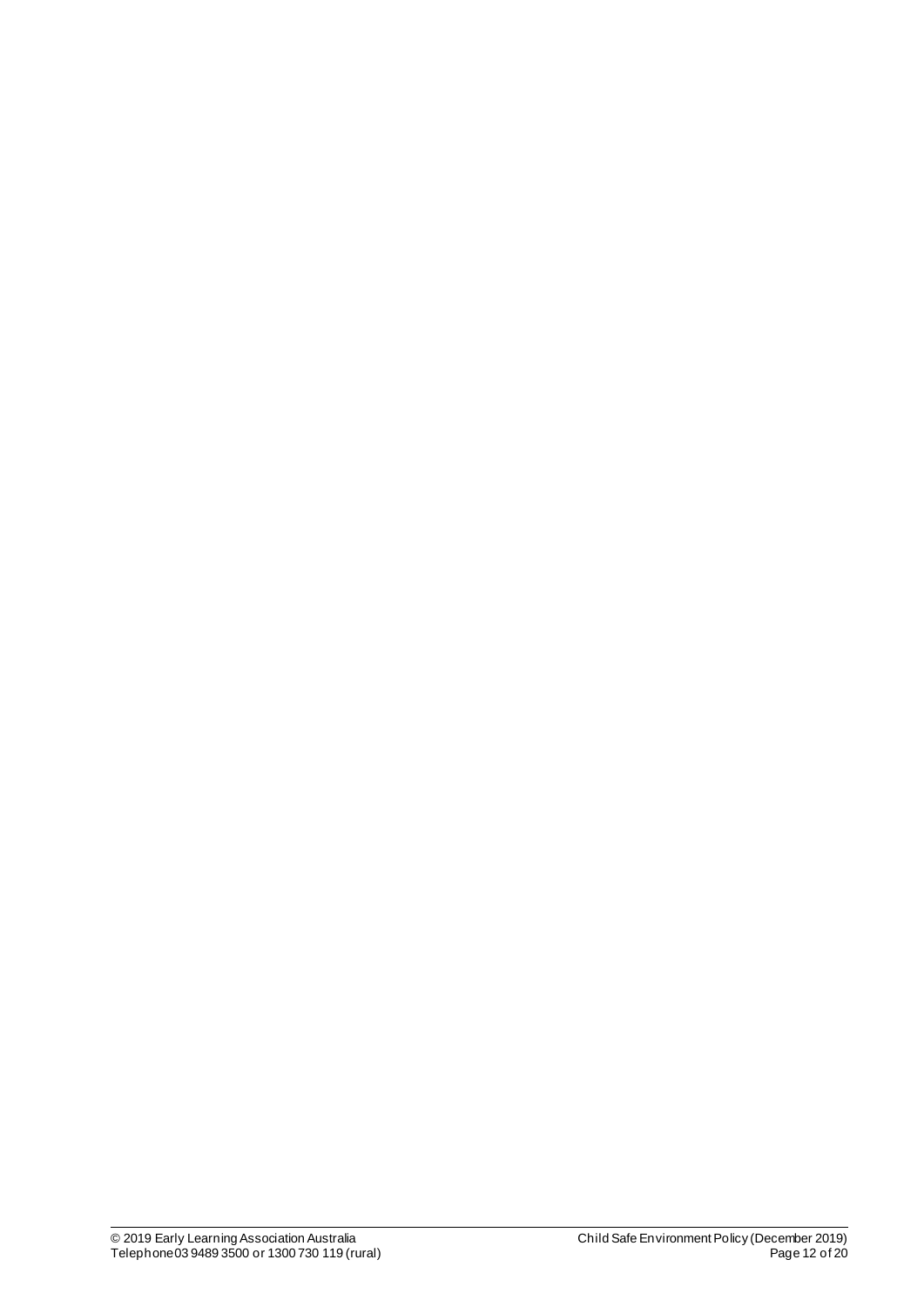## **ATTACHMENT 2 Guidelines for incorporation of child safety into the recruitment and management of staff**

The following guidelines and processes for the incorporation of child safety into the recruitment and management of staff demonstrate Hughesdale Kindergarten's commitment to maximising the safety of children and deterring unsuitable and inappropriate persons from attempting to work at our service.

#### **Preparation for recruitment**

- Include a statement of Hughesdale Kindergarten's commitment to maintaining a child safe environment in the job description
- Job description clearly outlines responsibilities and accountability
- Job advertisements clearly state our commitment to child safety
- Include requirement for a current Working with Children Check (WWCC) or Victorian Institute of Teaching registration
- The template letter of offer includes a statement about what is expected of the staff member in terms of commitment and responsibilities for child safety.

#### **Selection process**

- At least three people are on the interview panel including, where possible, a gender mix and a person external to the service or someone with human resource/interviewing experience
- Questions are behaviour-based and ask the interviewee to provide examples of their past behaviour in specific situations relevant to the job being applied for
- Questions regarding relationships with children are values-based and include a consideration of issues such as professional boundaries, resilience and motivation, teamwork, accountability and ethics
- Questions are based on key selection criteria
- More detail is asked for when answers seem incomplete
- Confirm identity by sighting (and taking a copy of) a driver's licence or a passport
- Verify qualifications and, where relevant, Working with Children Check or Victorian Institute of Teaching registration
- Thorough reference checks:
	- − at least two referees are contacted (including the current or most recent employer or direct line manager) in person or via telephone
	- − all referees must have observed the applicant working with children first-hand
	- − referees are asked about the candidate's past behaviour including relationships with children, professional boundaries, resilience and motivation, teamwork, accountability and ethics.
- Orientation and induction covers information about values, attitudes, expectations and workplace practices in relation to maintaining a child safe environment
- Information provided to the new staff member on commencing work at the service includes *Child Safe Environment Policy*, *Code of Conduct Policy*, *Complaints and Grievances Policy* and *Staffing Policy*
- Regular meetings are held between staff members and the Approved Provider or the Person with Management or Control
- A mentoring or buddy system for staff members is in place
- Training and education with regard to child safety and child protection is provided for all staff
- Resources and support are provided for all staff to ensure a child safe environment.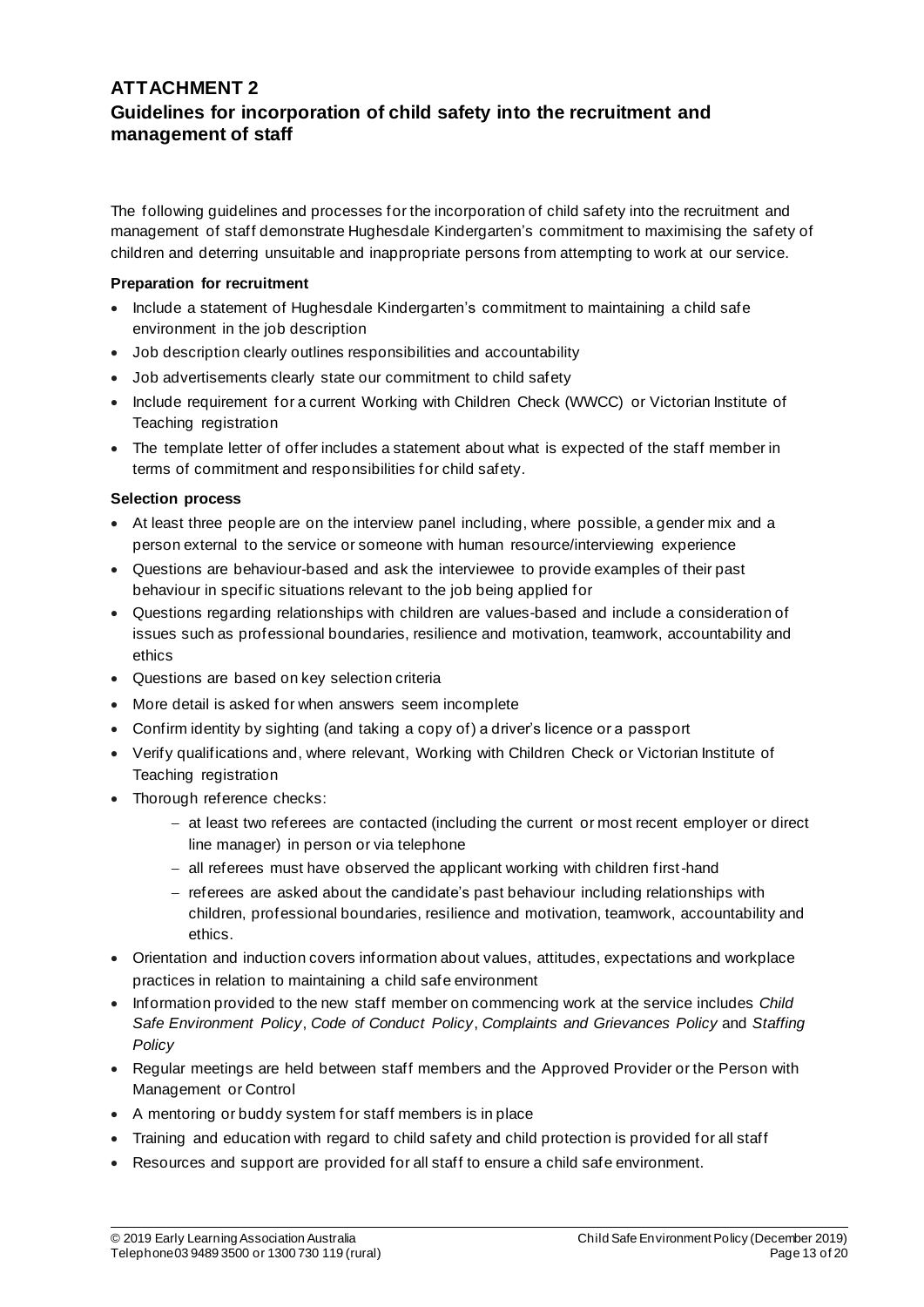### **Ongoing Management**

- Regular meetings are held between staff and the Approved Provider or Person with Management or Control and child safety is a regular item on the agenda
- Provide supervision to ensure clear expectations about the role, adequate support as well as on-the-job monitoring of their performance
- Performance reviews consider the staff member's contribution to creating a child safe environment
- Regular training and education with regard to child safety, child protection and inclusive practices is provided for all staff
- Resources and support are provided for all staff to ensure a child safe environment
- Have a process to ensure that the registration of all early childhood teachers with Victorian Institute of Training remains current
- Maintain a register of all staff with a WWCC card and regularly check the status of the WWCC cards of all staff to ensure that no one has been given a Negative Notice or had their card revoked or suspended or that it has expired
- Develop processes to deal with a staff member who is given a Negative Notice including ensuring that they do not do any child-related work.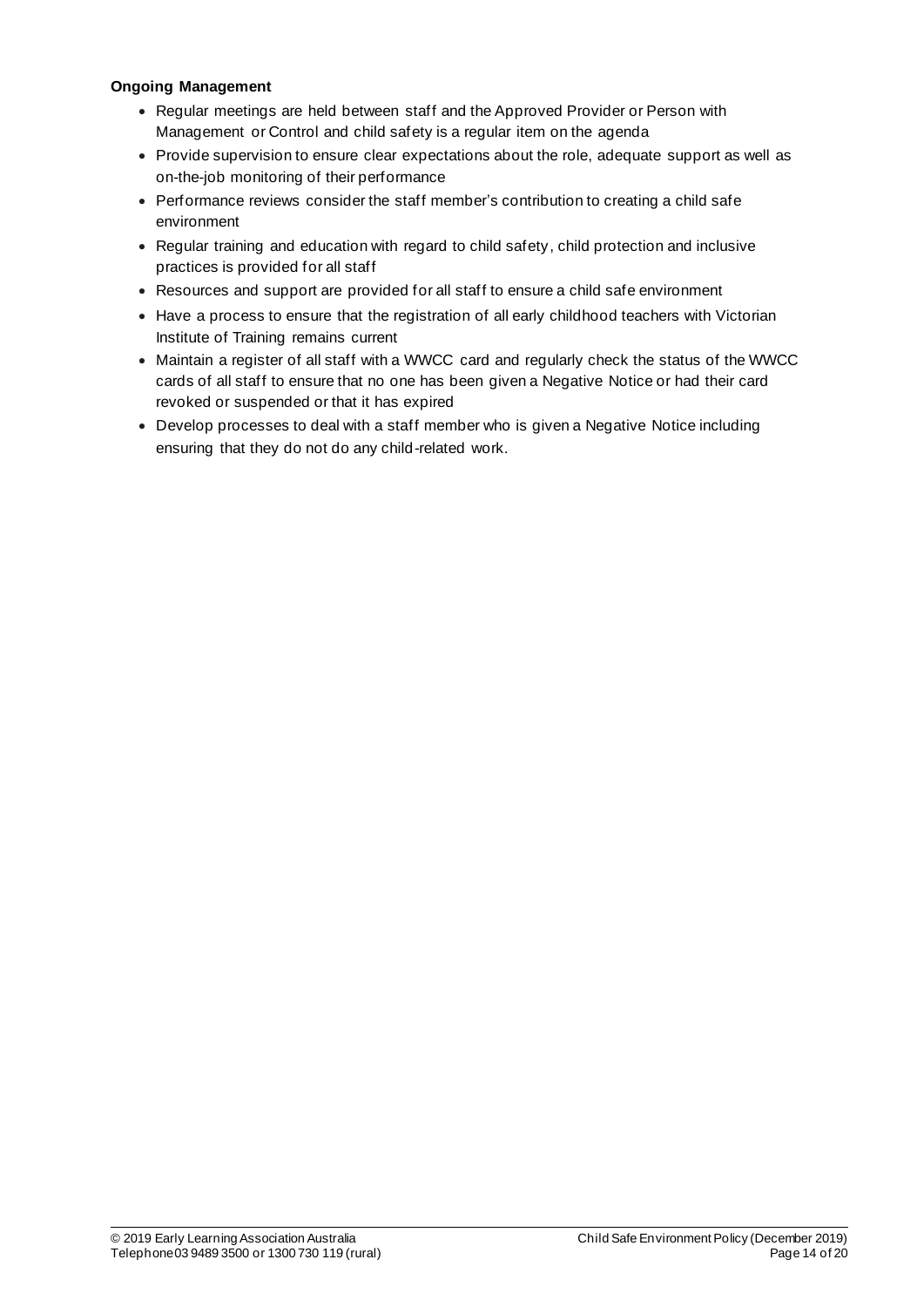## **ATTACHMENT 3 Guidelines for incorporation of child safety into the recruitment and management of contractors, volunteers and students**

The following guidelines and processes for the recruitment and management of contractors (refer to *Definitions*), volunteers (refer to *Definitions*) and students demonstrates Hughesdale Kindergarten's commitment to maximising the safety of children and deterring unsuitable and inappropriate persons from attempting to work, volunteer or be on student placement at our service.

- Assess the nature of the work or task being undertaken by contractors, volunteers and students to determine whether a position description is required
- Consider whether a screening or recruitment process is relevant to the role and the risks to children
- Ensure a valid Working With Children Check or an exemption applies for people engaged in 'direct contact' in child-related work, including physical contact, face to face contact, oral, written or electronic communication.
- Inform contractors, volunteers and students of policies relevant to their role as part of their orientation to the service
- Provide supervision to ensure clear expectations about the role and responsibilities
- Do not leave contractors, volunteers or students (or visitors) alone with children
- Have conversations about child safety and wellbeing and how the service maintains and responds to issues of safety with contractors, volunteers and students.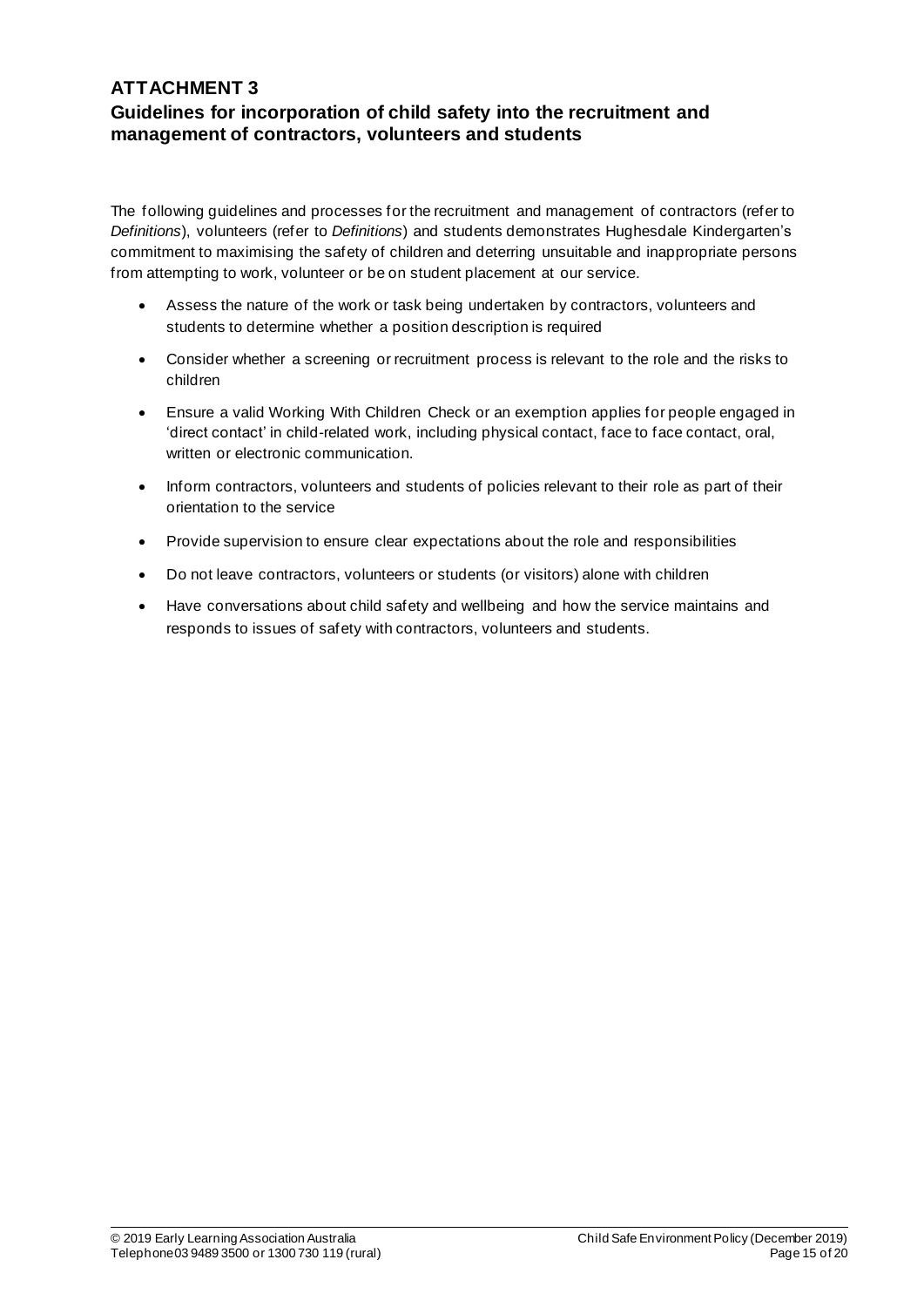## **ATTACHMENT 4 Processes for responding to and reporting suspected child abuse**

#### **Overview**

- The Approved Provider or staff, including those with mandatory reporting responsibilities (refer to *Definitions*) **must act** when they form a reasonable belief or have a suspicion that a child has been, or is at risk of being abused.
- Staff **must seek advice** from the Approved Provider or Person with Management or Control or DHHS Child Protection, Child First and/or Victoria Police if they are uncertain about whether they have sufficient grounds to form a reasonable belief.
- If staff hold a reasonable belief that a child has been or is at risk of being abused, regardless of the advice of the Approved Provider or Person with Management or Control, or any other staff member, they must **still** make a report to Child Protection and/or Victoria Police.
- The steps outlined in the Department of Education and Training's flowchart: *Four critical actions for early childhood services: Responding to Incidents, Disclosures and Suspicions of Child Abuse,*  provides a summary of the critical actions which are to be followed: www.education.vic.gov.au
- Records are kept about all child safety concerns or complaints. These records contain comprehensive descriptions of incidents/ issues of concern and provide evidence for actions taken, including reports made to statutory authorities or professional bodies and follow-up actions to be completed. The records are stored in accordance with the service's Privacy and Confidentiality Policy.
- Privacy is maintained, and information is disclosed when it promotes the safety or wellbeing of a child.
- Permission is not required from parents/guardians of a child to make a report where abuse is suspected.

#### **Managing a disclosure**

It is very important to validate a child's disclosure, by listening to the child, taking them seriously and responding and acting on the disclosure by implementing the Hughesdale Kindergarten's reporting procedures.

Strategies include:

- Let the child talk about their concerns in their own time and in their own words
- Give them your full attention, the time and a quiet space in which to do this and be a supportive and reassuring listener
- Remain calm and use a neutral non-judgmental tone
- Comfort the child if they are distressed
- Record the child's disclosure using the child's words.
- Tell the child that telling you is the right thing to do and that what has happened is not their fault
- Let them know that you will act on this information and that you will need to let other people know so that they can help the child
- It is the role of DHHS Child Protection and Victoria Police to investigate. DO NOT taking any steps to investigate. Avoid asking investigative or invasive questions which may cause the child to withdraw and may interfere with an investigation. Avoid going over information repeatedly.

### **Reporting to authorities**

- If a child is in immediate danger ensure their safety and call emergency services on 000 for urgent medical and/or police assistance.
- If there is a suspicion of sexual abuse of a child (including grooming) contact Victoria Police.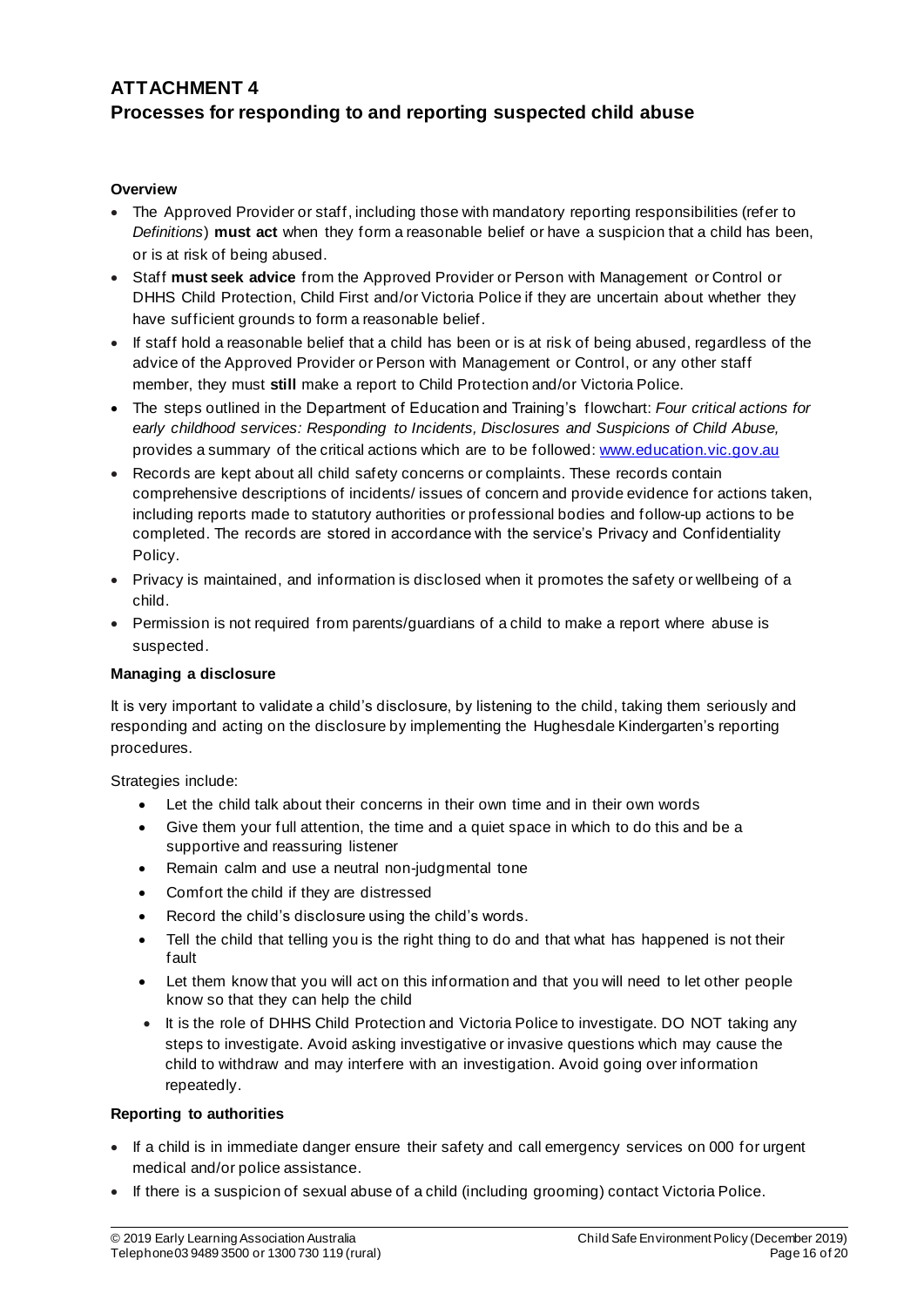- If there is an allegation of abuse by a proprietor, staff member, contractor, volunteer, student or visitor within the service, the matter must be immediately reported directly to Victoria Police.
- To report concerns about the immediate safety of a child within their family or the community, call the nearest DHHS office in your region during business hours or after hours the Child Protection Crisis Line on 13 12 78 (24 hours, 7 days a week and toll free within Victoria). Note: this is an emergency service for weekends and after hours only, and cases reported to the Child Protection Crisis Line will be referred to the relevant DHHS office on the following working day
- Provide the following information:
	- − the child's name, age and address
	- − the reason for believing that the injury or behaviour is the result of abuse or neglect
	- − an assessment of immediate danger to the child/ren (the person making the report may be questioned regarding knowledge of the current location of the alleged abuser/s)
	- − a description of the injury or behaviour observed
	- − the current location of the child
	- − knowledge of other services that support or are involved with the family
	- − any other information about the family
	- − any specific details that will help the child, such as cultural background, need for an interpreter or disability support requirements.
- A notification should be made, even if the notifier does not have all the necessary information.

There are two types of notifications to be made in relation to significant concerns for the safety or wellbeing of a child: a referral to Child FIRST (Family Services) or a report to Child Protection (see below).

- Staff must notify the Approved Provider or Person with Management or Control of all incidents, suspicions and disclosures of child abuse
- The Approved Provider or Person with Management or Control must notify DET (through the NQA IT System portal (www.acecqa.gov.au)) of any circumstance arising at the service that poses a risk to the health, safety or wellbeing of a child or children attending the service (Regulation 175 (2) (c) including:
	- − occurrences of sexualised play between children
	- − where children are being or may be at risk of being subjected to physical, emotional or sexual abuse including instances where children are observed displaying concerning behaviour that may indicate they are being subject to abuse
- Report to the Commission for Children and Young People in line with the requirements of the Reportable Conduct Scheme (see below).

### **Making a referral to Child FIRST/Orange Door**

A referral to **Child FIRST** or **Orange Door (**refer to *Definitions)* should be made if the Approved Provider/staff member has significant concerns for a child's wellbeing and the child is not in immediate need of protection. This may include circumstances when there are:

- significant parenting problems that may be affecting the child's development
- family conflict, including family breakdown
- families under pressure, due to a family member's physical or mental illness, substance misuse, disability or bereavement
- young, isolated and/or unsupported families
- families experiencing significant social or economic disadvantage that may adversely impact on a child's care or development.

Child FIRST/Orange Door ensures that vulnerable children, young people and their families are linked effectively into relevant services, and this may be the best way to connect children, young people and their families with the services they need.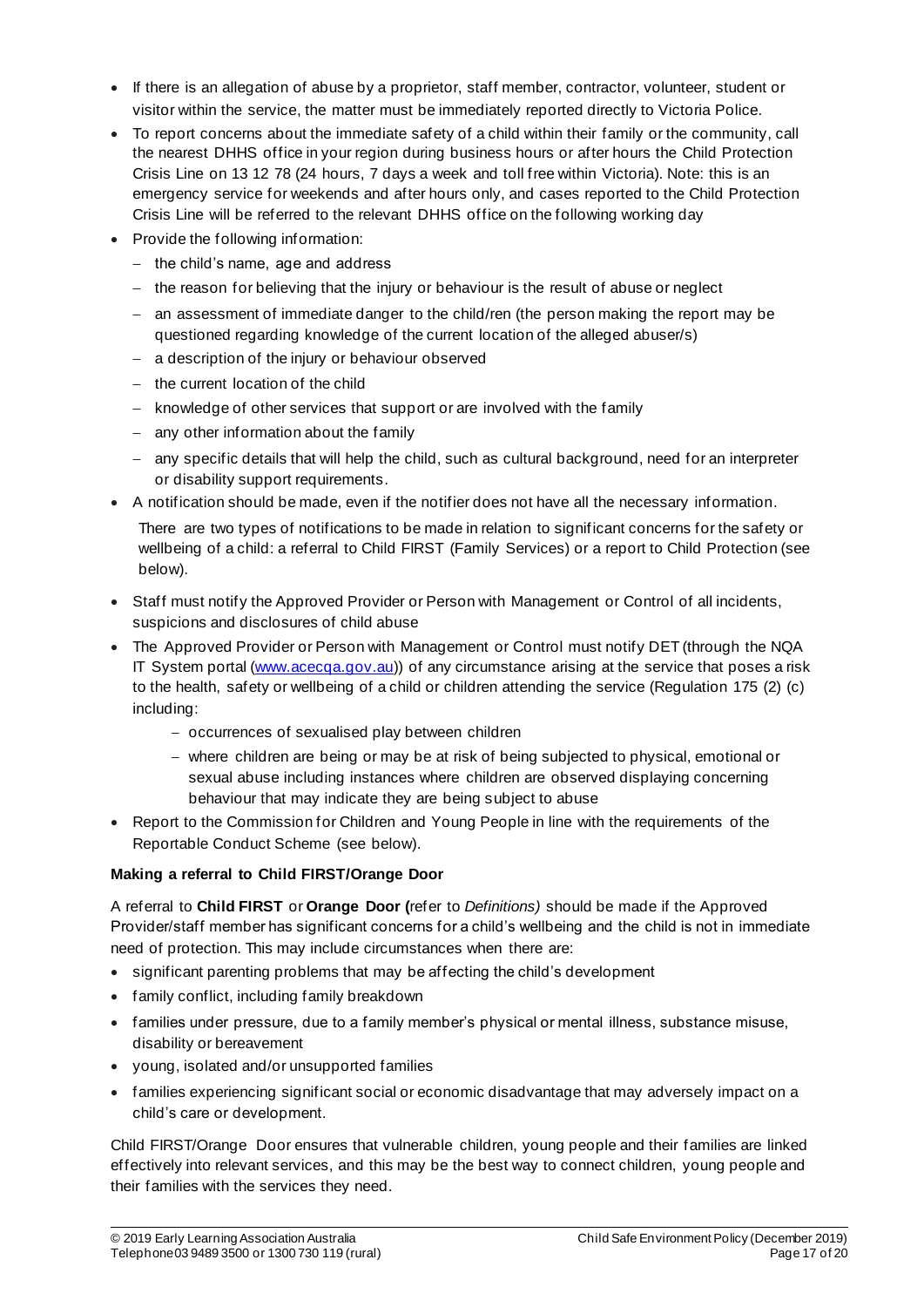### **Making a report to Child Protection**

A report to **Child Protection** should be made if, after taking into account the available information, the staff member forms a view that the child **is** in need of protection because:

- the harm or risk of harm has a serious impact on the child's immediate safety, stability and/or development
- the harm or risk of harm is persistent and entrenched, and is likely to have a serious impact on the child's safety, stability and/or development
- the child's parents/guardians are unwilling or unable to protect the child or young person from harm.

Upon receipt of a credible report, Child Protection will seek further information, often from professionals who may already be involved with the child or family, to determine whether further action is required. In determining what steps to take, Child Protection will also consider any concerns previously reported with regard to the child or young person. In most circumstances, Child Protection will inform the notifier of the outcome of investigations.

When reporting concerns of child abuse and/or neglect, it is important to remember that:

- a failure to notify the Department of Health and Human Services is an offence under section 182 of the *Children, Youth and Families Act 2005*
- Child Protection must be notified as soon as practicable
- it is not necessary to prove that abuse has taken place, only to provide reasonable grounds (refer to Definitions) for the belief
- permission from parents/guardians or caregivers is **not required** to make a notification, nor do they need to be informed that a notification is being or has been made
- if a notification is made in good faith, the notifier cannot be held legally liable for any consequences, regardless of the outcome of the notification
- the identity of the notifier will remain confidential unless the notifier chooses to inform the child and/or family, or if the notifier consents in writing to the disclosure of their identity, or if the court decides that this information must be disclosed
- the notifier may have an ongoing role, including:
	- − acting as a support person in interviews with the child or young person
	- − attending a case conference
	- − participating in case-planning meetings
	- − continuing to monitor the child's behaviour and their interactions with others
	- − observing/monitoring the conditions of a protective court order that may relate to access or contact with a parent/guardian and following Hughesdale Kindergarten's procedures where the conditions are breached
	- − liaising with other professionals and child protection officers in relation to a child or young person's wellbeing
	- − providing written reports for case-planning meetings or court proceedings in relation to the child's wellbeing or progress.

### **Contacting Parents/Carers**

Parents/guardians should only be advised that a notification has been made after discussion with DHHS Child Protection or Victoria Police to determine what information can be shared.

#### **The Reportable Conduct Scheme**

The Approved Provider must initially notify the Commission for Children and Young People of a reportable allegation (refer to *Definitions*) within three business days and update the Commission of progress within 30 calendar days. '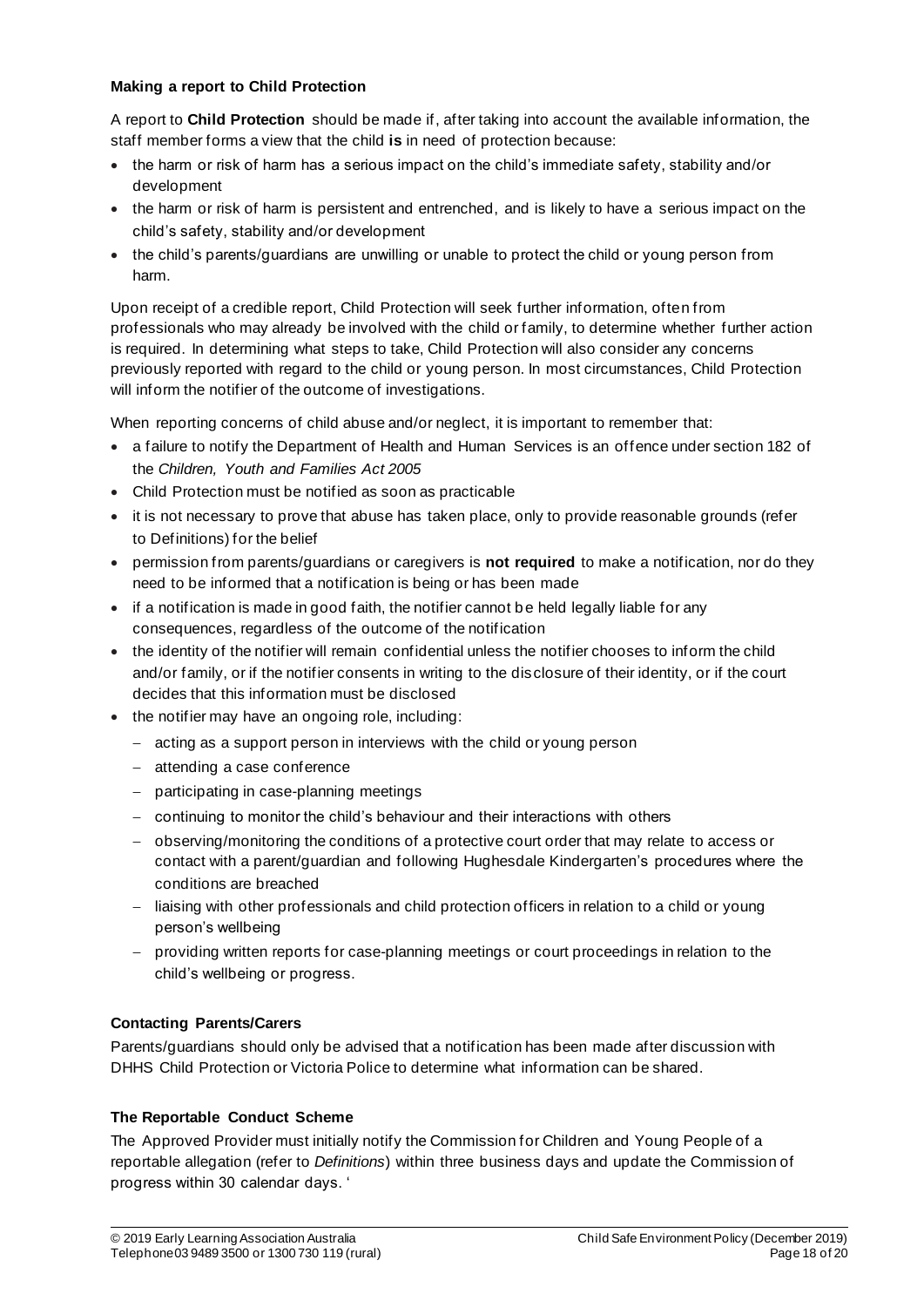The Approved Provider must also investigate the reportable allegation and provide the findings of the investigation to the Commission. The service must also respond to the Commission when contacted for information.

### **Support when making a report**

Making the decision to report can be a challenging and it is important to make use of available supports to guide your practice. Support is available from:

- Approved Provider, Person with Management or Control, Nominated Supervisor or Person in day to day Charge
- DHHS Child Protection and Child First
- Department of Education and Training staff
- Commission for Children and Young People
- Early Learning Association Australia for member organisations

### **Resources**

Department of Education and Training PROTECT Portal: www.education.vic.gov.au

The Department of Education and Training's PROTECT portal provides tools and resources to as sist professionals and early years services to respond to child abuse or potential child abuse, including:

- Early Childhood Guidance: This section supports early childhood providers to take action if they suspect, or are witness to, any form of child abuse.
- The flowchart: *Four critical actions for early childhood services: Responding to Incidents, Disclosures and Suspicions of Child Abuse,* provides a summary of the critical actions to take:
- Early Childhood Online Learning: This eLearning Module supports all professionals in early childhood settings to increase their capacity to respond effectively to children whose safety, health or wellbeing may be at risk.

### Commission for Children and Young People: www.ccyp.vic.gov.au

The Reportable Conduct Scheme was phased in from 1 July 2017 and is administered by the Commission for Children and Young People.

### Four critical actions for early childhood services:

Responding to Incidents, Disclosures and Suspicions of Child Abuse:

https://www.education.vic.gov.au/Documents/about/programs/health/protect/EarlyChildhood\_FourCriticalAct ions.pdf